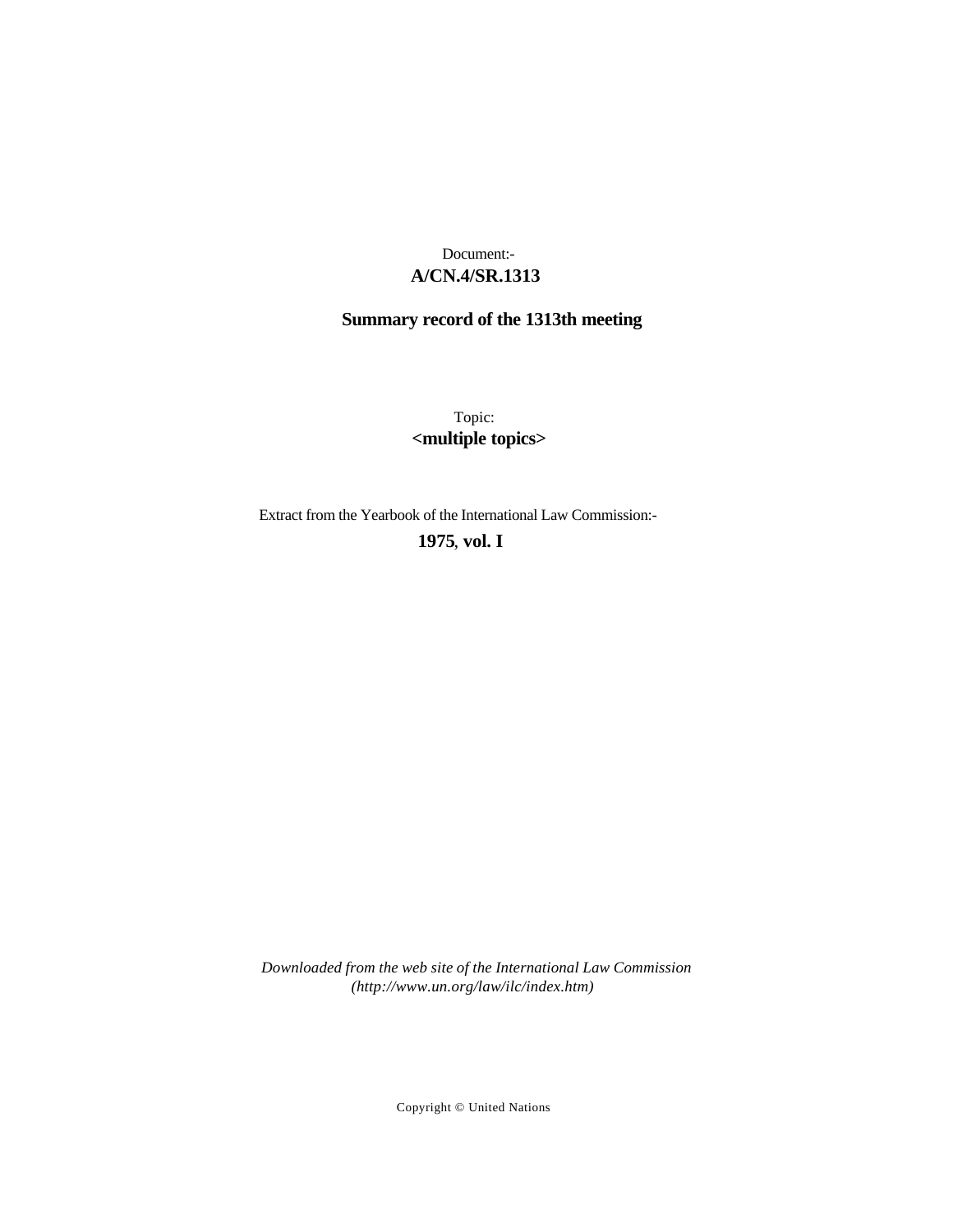32. In its discussions, he thought the Commission should distinguish between the three very different questions of the State, international organizations and insurrectional movements. The question of insurrectional movements could, if necessary, be considered in the context of article 13.

33. In regard to principles, the Commission ought to consider whether it should not distinguish between movements directed against the State—secessionist movements—and movements directed against a government. That was an important question, because the problem of transmission of the obligations which might arise out of the acts of either side was not unrelated to the problem of succession of States, so that it was not the same in both cases. The Commission should also examine the problem of recognition. Lastly, it should consider whether the present cases of international legitimacy the result of aggression or colonialism—did not make it necessary to reconsider some of the problems referred to in article 12.

34. Mr. EL-ERIAN said that in view of the intricate nature of the article, he would make only preliminary remarks at that stage. He agreed with Mr. Reuter that it was perhaps too ambitious to try to cover the three distinct kinds of situation in one single article. A great variety of situations could arise that would involve exclusive, concurrent, direct or indirect responsibility. Whereas article 9 dealt with situations in which a State or an international organization had lent an organ to another State, and based the responsibility of the territorial State for the acts of that organ on its exclusive authority over the organ, article 12 affirmed, conversely, that the conduct of an organ of a State or of international organization acting in that capacity should not be considered as an act of the State in whose territory the organ had acted. The underlying principle of article 12 and the Special Rapporteur's approach raised no difficulties. In his commentary the Special Rapporteur had referred, in foot-note 318 (A/CN.4/264, para. 148) to a situation in which there was real complicity on the part of the organs of the territorial State in the wrongful act of an organ of another State, and had maintained that, so long as there had been no lack of diligence or prudence on the part of the territorial State, the other State incurred responsibility for the act. Such an important point should not be relegated to a foot-note; it should at least be given a prominent place in the commentary if it could not be covered in the text of the article itself.

35. The reference to "international organizations" should not raise difficulties if the expression was taken to mean such organizations as the United Nations, which had a universal vocation. In 1949, the International Court of Justice, in an advisory opinion on reparation for injuries suffered in the service of the United Nations, <sup>6</sup> had conceded international personality to the United Nations on an objective basis, even vis-a-vis non members. However, there were other international organizations whose international personality was far from established. In practice, the conduct of an organ of an international organization performing a function in the territory of a State should not raise legal difficulties, since the organ would have been accepted by the State. An international organization which had the capacity to enter into a contract or a treaty with a State in which its organ was to operate, would clearly be responsible for the acts of that organ.

36. So far as the question of insurrectional movements was concerned, he agreed with Mr. Sette Camara that article 12 might be divided into two separate articles. But since article 13 dealt with insurrectional situations, the provisions in paragraphs 2 and 5 of article 12 were perhaps unnecessary. The Special Rapporteur had tried to deal with the question of recognition in terms of separate international personality, but it was difficult to see how to determine whether such a personality had been established. In that respect, the Special Rapporteur had departed from the traditional rules of international law, which applied the criterion of recognition by other States. Where there was a constitutional government, the legal situation would depend on which States recognized a rebellion as an insurrection and a state of belligerency and which did not. There were also rules governing the succession of States: where there was a *de facto* government, the government of the new State succeeded to the obligations and responsibilities of the government which had acted as a *de facto* government.

37. Mr. USHAKOV said that paragraph 1 of article 12 was unnecessary in so far as it dealt with the conduct of an organ of a State, for that question had already been dealt with in previous articles. It was unnecessary to say in paragraph 1 of article 12 that the conduct of an organ of one State could not be attributed to another State, since article 5 (A/9610/Rev.l, chapter III, section B) already laid down that the conduct of any State organ having that status under the internal law of that State and having acted in that capacity was considered as an act of the State concerned. In stating that principle article 5 did not specify whether or not the State's organ had acted in the territory of the State. The only exception to article 5 was that provided for in article 9, which dealt with the conduct of an organ lent by one State to another State. The principle stated in paragraph 1 of article 12 was not an exception to the principle in article 5, so it need not be mentioned. Besides, it was not clear exactly what was meant by the words "in the territory of a State". Did they refer to territory occupied by another State?

The meeting rose at 6 p.m.

## **1313th MEETING**

## *Wednesday, 21 May 1975, at 11.25 a.m.*

### *Chairman:* Mr. Abdul Hakim TABIBI

*Members present:* Mr. Ago, Mr. Bedjaoui, Mr. Bilge, Mr. Calle y Calle, Mr. El-Erian, Mr. Elias, Mr. Hambro, Mr. Kearney, Mr. Martinez Moreno, Mr. Quentin-Baxter, Mr. Ramangasoavina, Mr. Reuter, Mr. Sahovic, Mr. Sette Camara, Mr. Tammes, Mr. Tsuruoka, Mr. Ushakov, Mr. Ustor, Sir Francis Vallat, Mr. Yasseen.

<sup>9</sup>  *I.C.J. Reports 1949,* p. 174.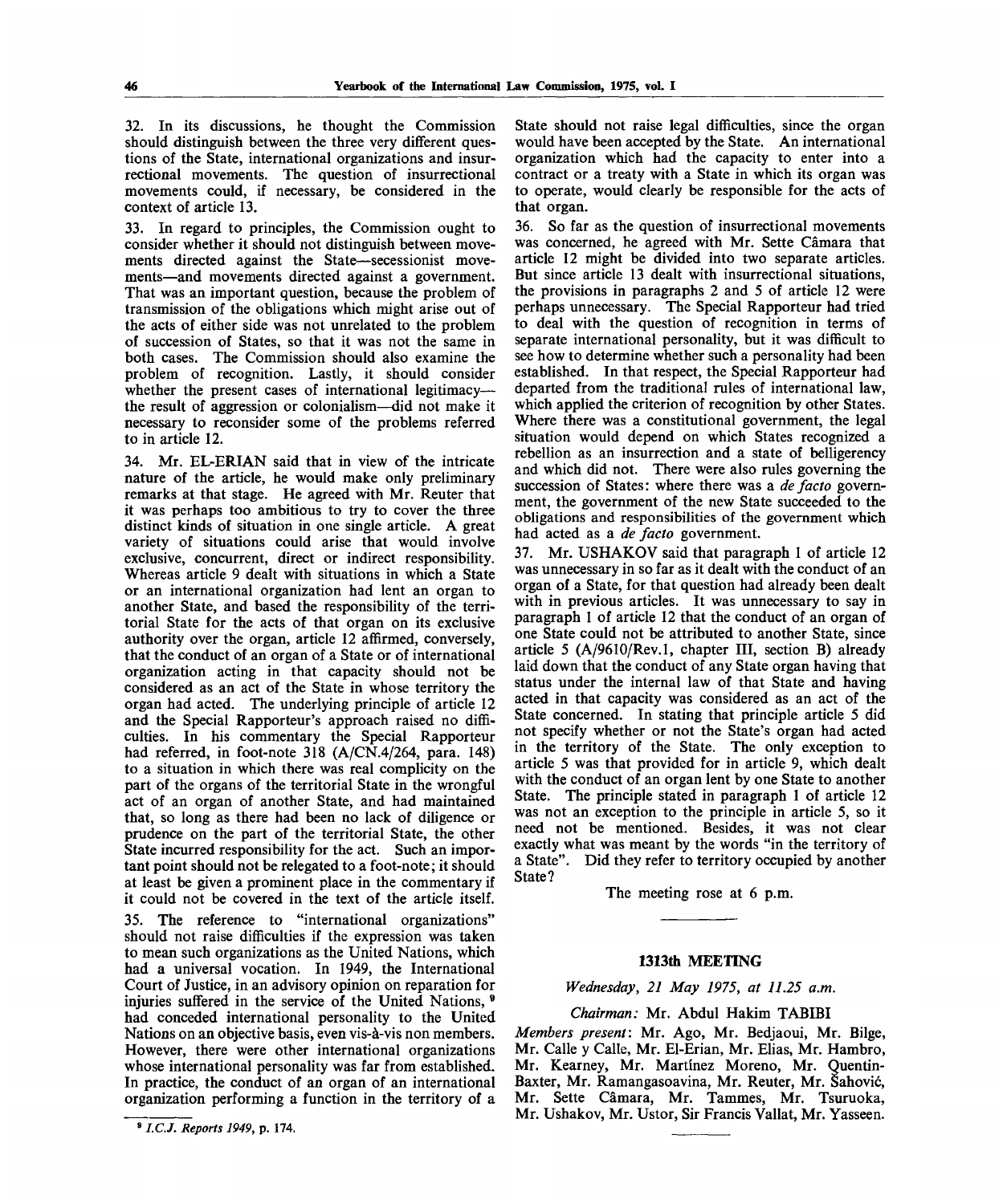### **Organization of Work**

1. The CHAIRMAN announced that at its meeting that morning, the enlarged Bureau had decided to make two recommendations to the Commission. The first was that the study of further improvement of the Commission's methods of work should be entrusted to an informal group of five members: Mr. Elias, Mr. Sette Camara, Mr. Tsuruoka, Mr. Ushakov and Mr. Kearney, who would be Chairman. The second recommendation was that, on completing consideration of the existing articles on State responsibility, the Commission should devote three weeks to the topic of succession of States in respect of matters other than treaties.

2. If there were no objections, he would take it that the Commission agreed to those recommendations.

*It was so agreed.*

## **State responsibility**

**(A/CN.4/264 and Add.l;<sup>x</sup> A/9610/Rev.l<sup>2</sup> )** [Item 1 of the agenda] *(resumed from the previous meeting)*

DRAFT ARTICLES SUBMITTED BY THE SPECIAL RAPPORTEUR

ARTICLE 12 (Conduct of other subjects of international law) <sup>3</sup> *(continued)*

3. Mr. USHAKOV said that the expression "in the territory of a State", in paragraph 1 of article 12, called for reservations, since not only the State's own territory, but also territory occupied by its armed forces might be involved. Another possibility was the extreme case in which aircraft belonging to one State were on board a warship of another State. In its provisions concerning the conduct of private persons, article 11 did not speak of persons acting "in the territory of the State" concerned. He considered that if the "organ of another State", referred to in paragraph 1 of article 12, acted as an organ of that State, article 5 would be applicable. Hence the part of paragraph 1 which dealt with the conduct of an organ of another State seemed to him to be superfluous.

4. Paragraph 1 affirmed that a State was not responsible for the conduct of an organ of another State present in its territory. He believed that that principle was incorrect, since there might be cases of joint responsibility, in which the State in whose territory the organ of another State had acted was the co-author of the act committed in its territory. If, for instance, a State allowed its territory to be used by the army of another State for purposes of aggression, it was not only the State to which the army belonged that had acted, but also the State which had lent its territory; hence the act could be attributed to both States. The wording used in paragraph 1 was dangerous, because it did not take account of all the

possible situations. The expression "organ of another State" might denote either the official representatives of a State in the territory of another State, such as a diplomatic mission, or the armed forces of a State in the territory of another State. The problem was simple in the first case, but extremely difficult in the second. When the Commission had discussed article 9, he had made reservations regarding armed forces placed by one State at the disposal of another State, and had stressed that it was an extremely complicated problem.<sup>4</sup> Personally, he thought it would be better not to settle that question, but to keep to the principles stated in article 5 (A/9610/ Rev.l, chapter III, section B).

5. With regard to the conduct of an organ of an international organization, when the armed forces of an international organization acted in that capacity in the territory of a State, it was open to question whether it was only the international organization that acted, or whether the act should not also be attributed to the States whose contingents composed the armed forces of the organization. In that case, too, there might perhaps be a joint act by the international organization and the States which had provided contingents to form its armed forces. In any case, it was very difficult to say who was responsible for the acts of the armed forces of an international organization.

6. That question raised the very difficult problem of the responsibility of an international organization. It became necessary to enquire whether the conduct of its organs must be attributed to the organization itself and whether the States members of the organization had not some share of responsibility. For his part, he thought that question should not be raised at the present stage, because the Commission would find it necessary to define the responsibility of international organizations, and that would lead it into very dangerous ground. The wording of paragraph 1 should therefore be extremely cautious and should not touch on the question of the responsibility of international organizations. Moreover, that question was already settled by article 9, which treated as an act of the State the conduct of an organ placed at its disposal by an international organization—from which it could be inferred *a contrario* that if an organ of an international organization had not been placed at the disposal of a State its conduct was attributable to the organization itself.

7. He noted that paragraph 2 did not specify that the insurrectional movement was acting in the territory of the State in question. Moreover, an insurrectional movement was not necessarily directed against the State: it might be directed against the Government. There were in fact two types of insurrectional movement: revolutionary movements directed against the Government and national liberation movements directed against the State—for instance, in the case of an anti-colonialist struggle. Nor was it clear what was meant by an "insurrectional movement". Was it a national liberation front, a revolutionary movement or a counter-revolutionary movement? That point should be clarified. It would also be better to avoid using the notion of

**<sup>1</sup>**  *Yearbook . . . 1972,* **vol. II, pp. 71-160.**

<sup>2</sup>  *Official Records of the General Assembly, Twenty-ninth Session, Supplement No. 10* **(see** *Yearbook .. . 1974,* **vol. II, Part One, pp. 157-331).**

**<sup>8</sup> For text see previous meeting, para. 1.**

**<sup>4</sup> See** *Yearbook .***..** *1974,* **vol. I, p. 49, paras. 5** *et seq.*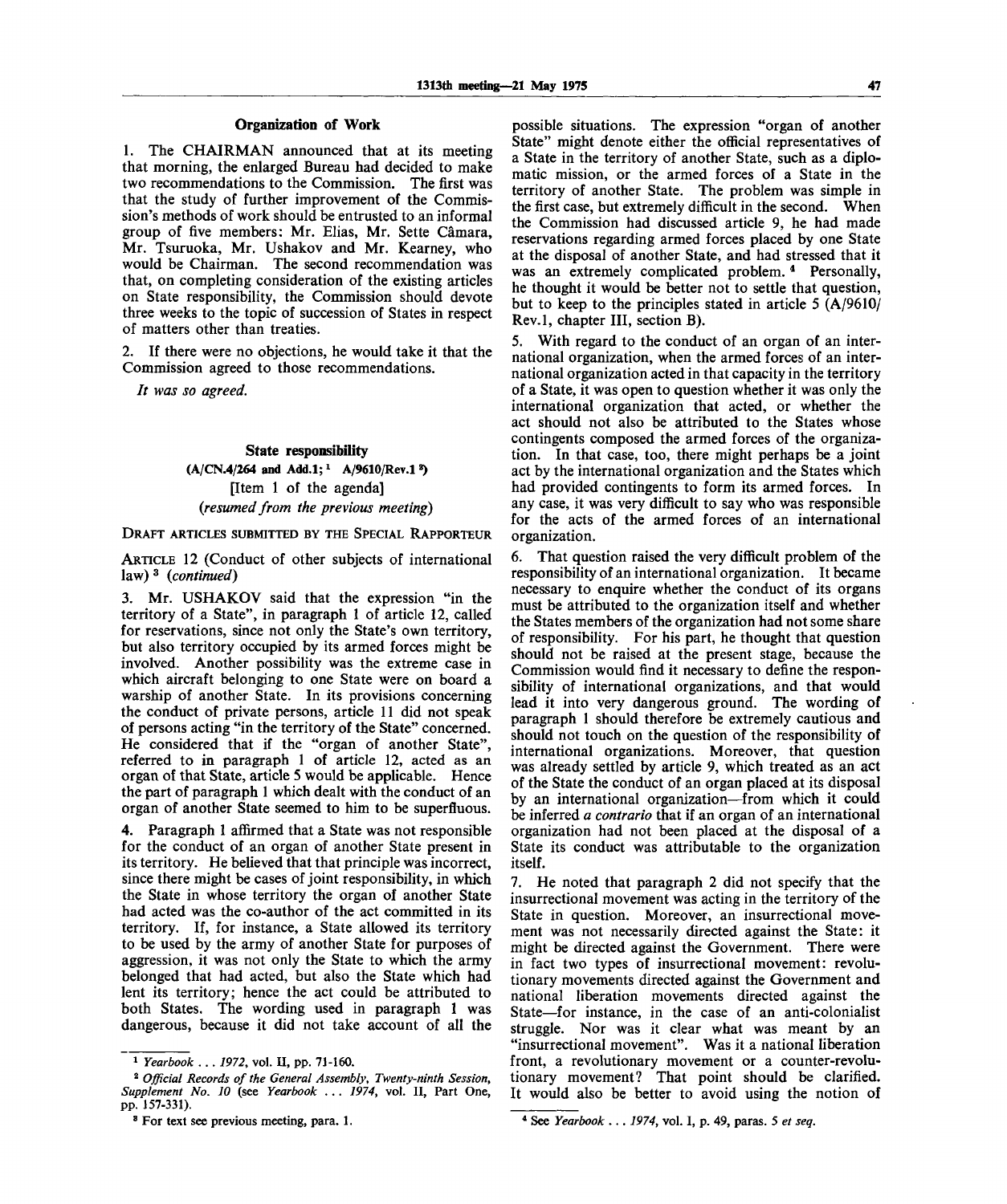"separate international personality", which was much too subjective. It was very difficult to determine by objective criteria whether an insurrectional movement possessed separate international personality. The question arose from what moment it was possible to speak of an insurrectional movement whose conduct was not attributable to the State under international law. If the Commission succeeded in delimiting the problem and defining the notion of an "insurrectional movement", he would be in favour of paragraph 2. The succeeding paragraphs depended on the first two, which raised extremely delicate problems.

8. Mr. BEDJAOUI said that article 12 dealt with the case—complementary to, but different from, that dealt with in article 9—in which a person or persons committed a wrongful act in the territory of a State, acting as an organ either of another State, or of an international organization, or of an insurrectional movement. The problems were in reality very different, according to which of those three authorities the agent or agents in question belonged to; so much so, that he was inclined to recommend that they should be dissociated and dealt with in separate articles.

9. Where an organ of one State acted in the territory of another State, two kinds of situation might arise. The situation contemplated by the Special Rapporteur, in which an organ of a foreign State—for example, a Head of State on an official visit or a mission—committed a wrongful act in which the territorial State clearly played no part, was a simple situation and raised no great problem. The opposite situation, in which the territorial State might appear to be an accomplice or co-author of the wrongful act committed by another State in its territory or from its territory, was much more serious and should be covered either by article 12 or by a separate provision. But although that situation was more serious, the problem it raised was not more difficult to solve in theory.

10. There were, on the other hand, much more delicate intermediate situations, which were far more difficult to settle equitably. He would leave aside the case of military occupation, which might give an army or an occupying authority occasion to commit an internationally wrongful act in the territory of the occupied State. He was thinking rather of problems such as that of the granting of military bases by one State to another, either under a mutual defence agreement or simply on a lease. The wrongful acts committed from such bases could, as had recently been seen, give rise to grave tension and complicated situations. Perhaps the time had not yet come to provide for objective responsibility, direct or indirect, of the territorial State by reason of its acceptance of the risks inherent in the establishment of foreign bases in its territory. That problem should, however, be kept in mind.

11. He would not dwell on the question of the conduct of an international organization, regarding which he agreed with the comments made at the previous meeting by other members of the Commission, but would deal mainly with a few problems relating to insurrectional movements. There, he saw three problems, relating to

the starting point chosen, the search for a specific solution to the problem of the responsibility of insurrectional movements, and the delimitation of the subject assigned to the Special Rapporteur.

12. With regard to the first point, some members of the Commission had questioned whether the existence of an internal conflict justified the assumption that the problem of the international legitimacy of an insurrectional movement was settled. It was that international legitimacy which the Special Rapporteur had taken as his starting point when he had adopted as a working hypothesis the case of an insurrectional movement possessing international personality. That approach to the question seemed perfectly justified. For the Special Rapporteur did not maintain that all insurrectional movements must possess international personality, any more than he maintained the converse; he merely dealt with the case in which an insurrectional movement did possess international personality. The question how and why it possessed that personality was not part of the subject under study; it belonged to another sphere.

13. For insurrectional movements, there were only two mutually exclusive positions: either they represented nothing, or they had international status. In the first case they came under article 11, which dealt with the conduct of private persons. In the second case, they possessed international personality and, consequently, came under article 12. Thus both of the possible positions were covered. The draft did not take sides; each position was assumed to have been established in advance. That approach should enable the Commission to avoid endless discussions on difficult problems, such as those of international personality, belligerency, and recognition or non-recognition.

14. Moreover, the problem of international legitimacy had been finally settled for one of the two classes of insurrectional movement, namely, anti-colonial national liberation movements. For about twenty years a three-stage process had been going on in the United Nations, which had progressed from the moral and legal justification of anti-colonialism to the affirmation that colonialism was incompatible with the purposes and principles of the Charter, and had culminated in the total and final condemnation of colonialism as an unlawful phenomenon by General Assembly resolution 1514 (XV) of 14 December 1960, on the granting of independence to colonial countries and peoples. The modern view was that colonialism was a threat to peace and security, which could attract the sanctions provided for in the Charter. The right of peoples to self-determination had become an inviolable principle of *jus cogens,* and colonialism had become an intrinsically unlawful phenomenon, which implied that the subjugation of peoples to foreign rule was unlawful, in so far as that rule was contrary to the Charter, constituted a denial of human rights and jeopardized world peace, that peoples had a right to exercise their sovereignty and that repressive measures and any armed action directed against dependent peoples were unlawful. Ever since the adoption of resolution 2105 (XX) in 1965, the General Assembly had regularly affirmed "the legitimacy of the struggle by the peoples under colonial rule to exercise their right to self-determination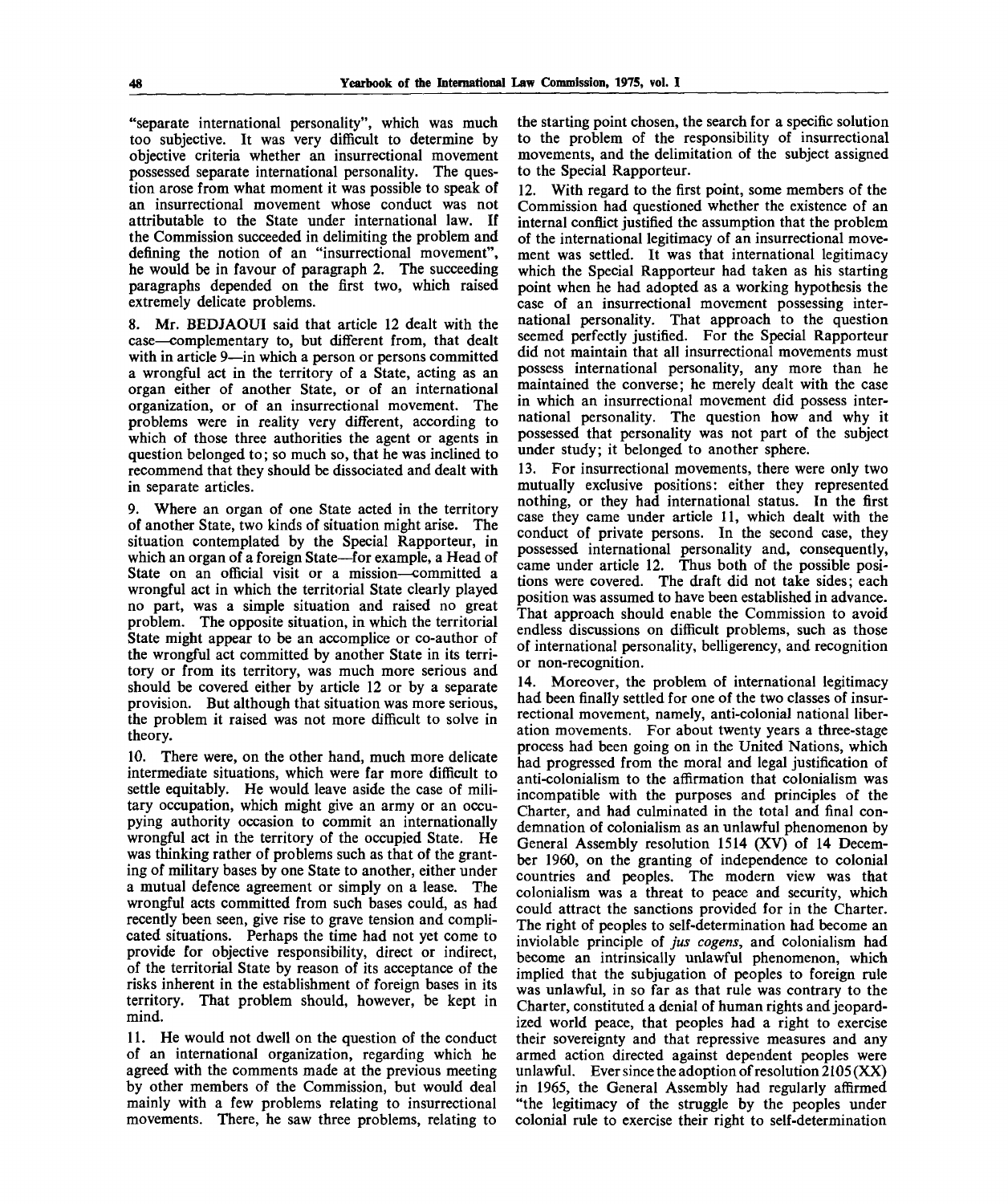and independence" and had reiterated urgent appeals for "moral and material assistance to the liberation movements".

15. The international legitimacy of insurrectional liberation movements was therefore evident from two points of view. First, intervention on behalf of colonized countries was lawful. It was not intervention prohibited by contemporary international law; on the contrary it was an international duty, and the codified principles of non-intervention and of the prohibition of the use of force had had to be reformulated in terms taking that situation into account.<sup>5</sup> Secondly, and as a corollary, any form of support for a colonial Power now constituted a form of intervention contrary to international law. The advisory opinion on the continued presence of South Africa in Namibia, given by the International Court of Justice on 21 June 1971, left no doubt on that point.<sup>6</sup>

16. Moreover, the territory of a colony was not, in law, the territory of the colonial State. The Declaration on Principles of International Law concerning Friendly Relations and Co-operation among States in accordance with the Charter of the United Nations, 7 affirmed that: "The territory of a colony or other Non-Self-Governing Territory has, under the Charter, a status separate and distinct from the territory of the State administering it; and such separate and distinct status under the Charter shall exist until the people of the colony or Non-Self-Governing Territory have exercised their right of selfdetermination ..."

17. Although insurrectional movements in the nature of civil wars could still, in some cases, be treated as internal conflicts, the same was not true of insurrectional liberation movements. Anti-colonial wars of liberation had come to be recognized as international conflicts, with all the legal consequences that implied. The use of force by liberation movements had received justification and legal expression, so that the colonial Power could no longer invoke against those movements or against States assisting them, Article 51 of the Charter, on selfdefence or Article 2, paragraph 7, of the Charter, on the duty not to intervene in the domestic affairs of any State.

18. In that context, it was debatable whether the colonial State had an obligation to prevent or punish the conduct of the insurrectional movement, for the movement possessed an international status and indeed a new "legal order" distinct from that of the colonial State and was situated, moreover, in territory which was now regarded as separate from that of the metropolitan country and in which the latter's presence was considered unlawful.

19. The second point he wished to discuss concerned the responsibility of insurrectional movements. Besides the case of an insurrectional movement directed against a territorial State, which was dealt with in paragraph 2 of article 12, there were other cases, in particular that of an insurrectional movement directed against a State other than the territorial State. That was the situation when an insurrectional movement set up a provisional government in exile in a third State. It might then happen that a provisional government which was in rebellion against a certain State, but had settled in the territory of another State, caused damage to the latter State or to yet another State. That situation was not covered by paragraph 2 of article 12. In such a case, the only possible solution was to attribute to the insurrectional movement possessing international personality the wrongful act engaging its own responsibility. There were precedents for that solution in practice. For example, the British Government had asked the nationalist Government of Burgos and Salamanca for reparation for damage it had suffered during the Spanish war. It had also happened that governments in exile set up by national liberation movements had responded favourably to claims by foreign States arising out of wrongful acts. The Special Rapporteur had not taken that practice into account in his draft article 12. He had proceeded from the principle that an insurrectional movement was essentially provisional, which was not always the case. History provided many examples of insurrectional movements which had lasted for decades, like the "long march" by the communist troops of Mao Tse-Tung until their victory in 1949, or the war in Indo-China which had lasted for thirty years and had resulted in the formation of a provisional government, the PRG.

20. For the purpose of exonerating the territorial State from all responsibility, the Special Rapporteur had placed on an equal footing, in article 12, three separate subjects of international law; the State, an international organization and an insurrectional movement. But just as he attributed the wrongful conduct of an organ to the State or the international organization to which the organ belonged, so he should attribute responsibility for its wrongful conduct to the insurrectional movement possessing international personality. That would do no more than reflect the fact that the movement had international rights and duties. But the Special Rapporteur seemed to be in a dilemma: either he must enter the realm of succession of States, or he must proceed as though the insurrectional movement had engaged its responsibility from the outset, though it would not become effective until after victory—which explained why the Special Rapporteur had made the responsibility retroactive. In his (Mr. Bedjaoui's) opinion, recourse to retroactivity was always a rather dubious legal technique.

21. The third problem raised by article 12 was that of the demarcation of the topic assigned to the Special Rapporteur; from that point of view it was mainly paragraph 5 that was open to criticism. Incidentally, the word "structures", which occurred three times in that paragraph, was inappropriate. If the expression "structures of the insurrectional movement", which later became the new structures of the pre-existing State or the structures of another, newly constituted State, was intended to mean the organs of the insurrectional movement, that expression was not at all satisfactory. The organs of an insurrectional movement were provisional; they were

<sup>&</sup>lt;sup>5</sup> See General Assembly resolutions 2131 (XX) and 2160 (XXI).

<sup>6</sup>  *I.C.J. Reports 1971,* p. 16.

<sup>7</sup> General Assembly resolution 2625 (XXV), annex.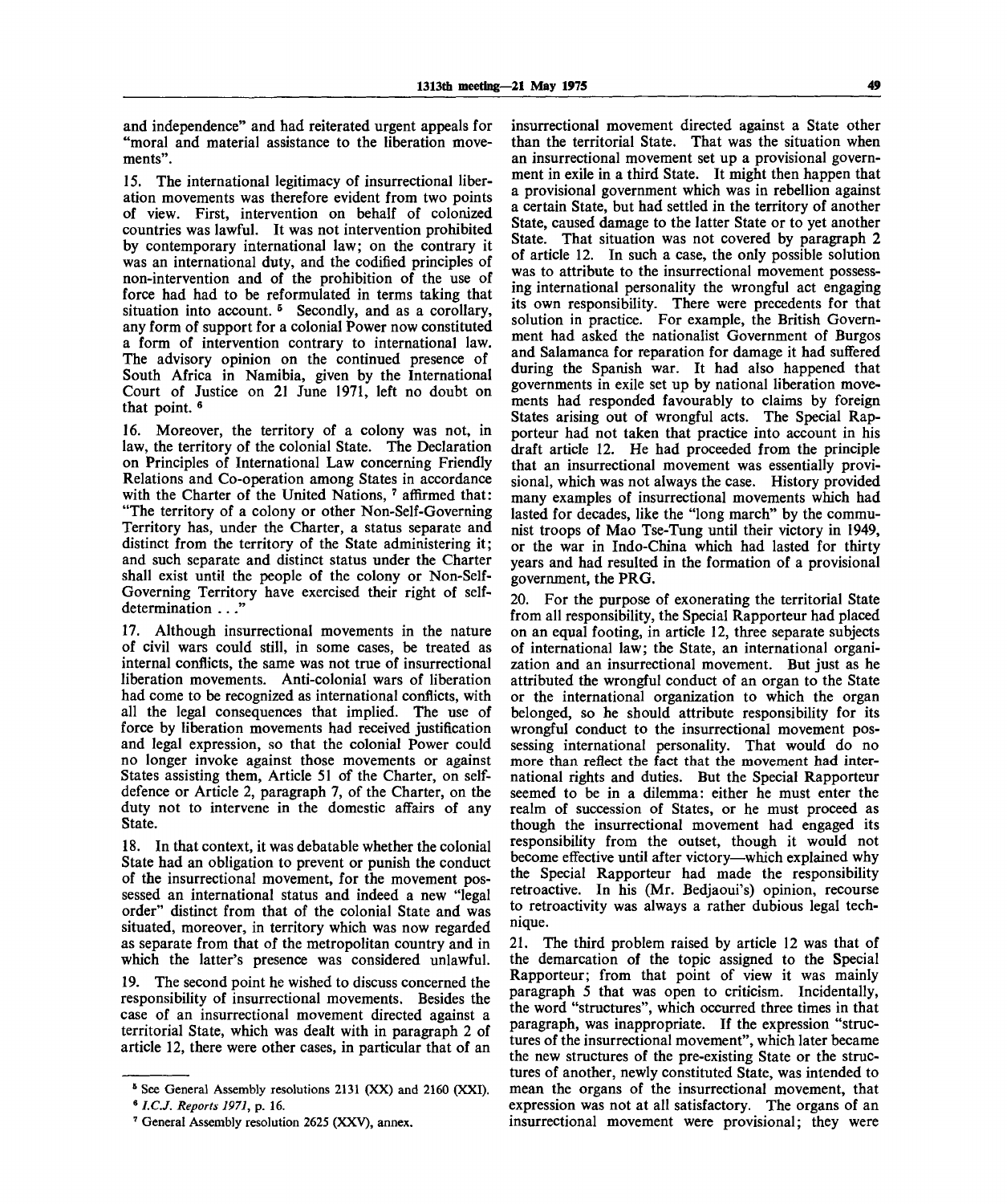suited to the struggle, but not to the ensuing period of peace. If the expression meant the ideology, the political trend, the power philosophy or the ethico-political conception of the insurrectional movement, then it had no place in article 12. It would be better to find a formula of the kind suggested by Mr. Sette Câmara, <sup>8</sup> if paragraph 5 was necessary at all.

22. As to the justification and scope of paragraph 5, the paragraph seemed to be concerned, not with the responsibility of States, but with the succession of States or of governments in respect of responsibility. It would be possible to avoid dealing with succession of States in paragraph 5 of article 12 and in article 13, by providing in article 12, paragraph 2, that the insurrectional movement, which had international rights and duties by reason of its international personality, could assume responsibility for its wrongful acts. Article 13 dealt with the situation in which the insurrectional movement was victorious. To cover that case without encroaching on the subject of the succession of States, it should be specified that the insurrectional movement did not succeed to the responsibility of the territorial State, but assumed its own responsibility; in other words, after the restoration of peace it continued to bear the responsibility that could have been attributed to it during the period of insurrection. That responsibility must be assumed by the insurrectional movement within the framework of its own continuity, when it became the definitive authority of the pre-existing State or of a new State.

23. Mr. ELIAS said it was evident from his scholarly commentary and from his presentation of article 12 that the Special Rapporteur had appreciated that the article raised problems relating not only to its legal implications, but also to its political undertones. The Special Rapporteur had, of course, concentrated on the legal issues, but they were so inextricably bound up with the political issues that it was not possible to dispose of one set of problems without the other.

24. He found the draft of article 12 less satisfactory than articles 10 and 11, partly for reasons beyond the Special Rapporteur's control. He was opposed to dealing in one and the same article with a number of different matters which could be more satisfactorily dealt with in separate articles.

25. As it stood, article 12 attempted to deal with the conduct of three different kinds of subjects of international law: States other than the territorial State; international organizations; and insurrectional movements possessing separate international personality. Their only common factor was the requirement of international personality. Apart from that factor, the problems raised by the conduct of those three subjects of international law were so different that they should have received separate treatment.

26. In any case, the content of paragraph 2, on the conduct of organs of insurrectional movements, was not suitable for article 12. It should either form the subject

of a separate article or be transferred to article 13. In that connexion it was significant that paragraph 5, which was a saving clause relating to paragraph 2, anticipated problems dealt with in article 13.

27. On the question of the conduct of an organ of another State, he agreed with Mr. Sette Camara that the title, as it stood, did not cover that aspect of the problem. The expression "other subjects of international law" did not embrace a State other than the territorial State. He also agreed with Mr. Ushakov's interesting suggestion about the need to clarify the relationship between paragraph 1 of article 12, which dealt with the conduct of an organ of another State acting in that capacity in the territory of a State, and article 5, which dealt with the attribution to the State of the conduct of its organs.<sup>8</sup>

28. The question of the conduct of an organ of an international organization raised problems which had been mentioned by other speakers. It was not possible to deal with that question, or, for that matter, with that of the conduct of an organ of another State, without considering how the particular organ came to act in the territory of the State concerned. For example, the action of occupation forces or forces stationed at a foreign base, raised delicate issues regarding the possible responsibility of the territorial State.

29. He would certainly not go so far as Mr. Ushakov who had suggested the deletion of paragraph 1 of article 12. The provision in that paragraph was as essential to the draft articles as the residuary rules contained in articles 1 to 9 (A/9610/Rev.l, chapter III, section B).

30. With regard to the conduct of insurrectional movements, the provision in paragraph 2 appeared to have been drafted on the assumption that the Commission would not go into questions of legitimacy or recognition, or into the reasons for the presence of the insurrectional movement in the territory in question. Yet those issues were very real. He could think of a number of examples, such as that of the Palestine Liberation Organization, which raised the question of the extent to which the movement concerned could be assumed to have a separate international personality. Another illustration was provided by the rebellion which had taken place in Nigeria some years previously; the secessionist movement had then been recognized by only four States Members of the United Nations, which at that time had numbered over 120. A number of bodies and institutions operating internationally had dealt with the rebel régime while it had lasted, but none of them had ventured to make any claim against Nigeria.

31. In conclusion, he suggested that article 12 should be split into three separate articles, one of which would deal with the matter that was now the subject of paragraph 2. The saving clauses in paragraphs 3, 4 and 5 might appear as exceptions in the appropriate articles.

32. Mr. SAHOVlC observed that the last articles of chapter II of the draft and, in particular, the article 12,

<sup>&</sup>lt;sup>8</sup> See previous meeting, para. 23.

<sup>9</sup>  *Ibid.,* para. 37.